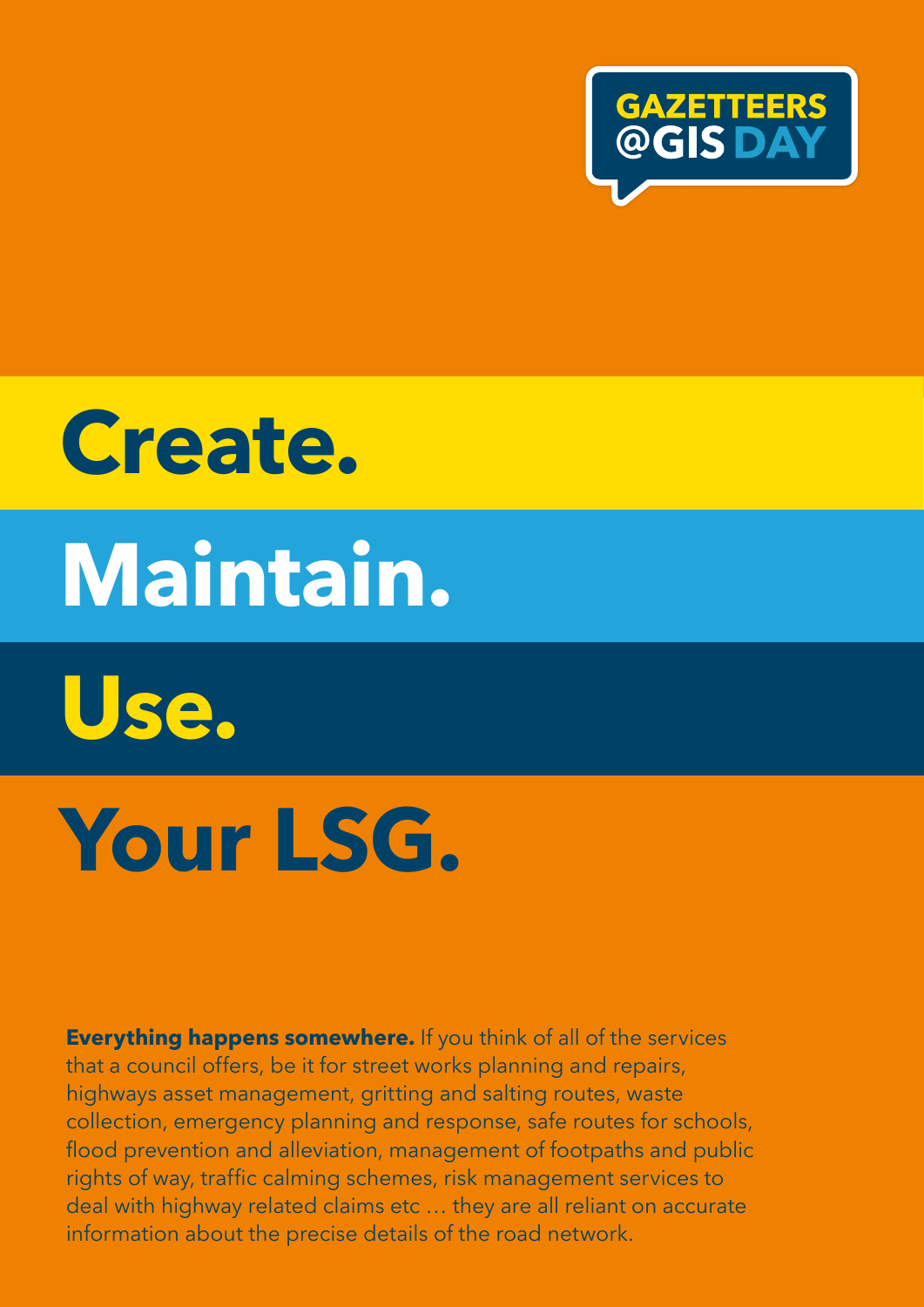

#### **What is the LSG?**

The LSG contains the master list of all of the quality checked streets records from within the council boundary.

For each street it contains the:

- street name and location details
- Unique Street Reference Number (USRN)
- road length
- junctions of road centre lines
- street geometry
- motorways
- classification of principal streets including trunk roads and other classified numbered streets
- classification of other publicly maintained unclassified numbered streets
- prospectively publicly maintainable streets
- private streets known to the highway or roads authority
- cycle ways
- public rights of way
- remote footpaths
- subways that are publicly maintained
- footpaths where maintained or metalled.
- maintenance responsibility
- construction and reinstatement details
- height, weight and width restrictions
- special designation describing:
	- traffic sensitive streets
	- protected streets
	- periods of operation
	- streets with special engineering difficulties
	- speed limit data
	- level crossing safety zones
	- environmentally sensitive areas
	- structures
	- pipelines
	- streets with special surfaces
	- streets with priority lanes
	- streets with special construction needs
	- height, weight and width restrictions
	- direction restriction
	- strategic routes
	- winter maintenance routes
	- HGV approved routes
	- emergency services routes.

Using the LSG master list at the heart of all street-based services and initiatives saves council taxpayers money and is the bedrock to providing efficient services to customers.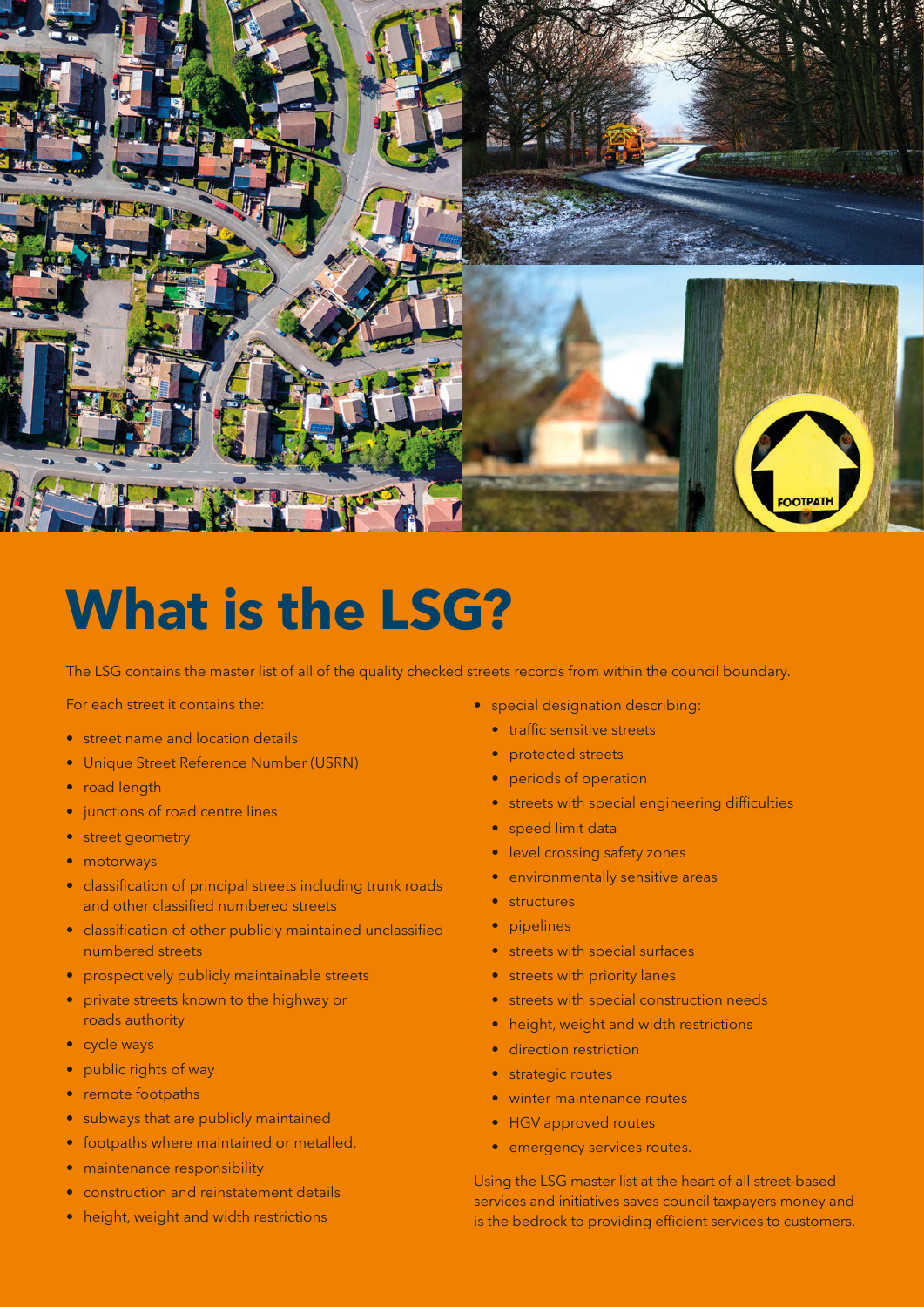### **Create.**

Over 30 years ago, all highway authorities and utility organisations came together under the direction of the Department for Transport to support an initiative to develop a definitive and unique national database of street data to coordinate all street works and road closure and opening activities.

The purpose was to prevent, and coordinate streets being repeatedly dug up over a period of months by different utility companies and highway authorities. This initiative resulted in the New Roads and Street Works Act 1991 and a code of practice for all users to abide by. The legislation provides for a unique referencing system, which is fundamental to the processes of managing all street works, diversions, road closures and openings.

The code of practice supported the concept that instead of an individual highway authority having to provide their street data to each utility organisation to be used by them to plan the notification of their intention to dig up the road there should be one central resource, the National Street Gazetteer (NSG), that could be used by all to coordinate their street works activities.

The objective was to reduce the maintenance of an estimated 25 plus differing street databases across an highway authority, all being updated at different times, by different people and to different levels of quality, to one definitive and unique master street database, held locally, that is kept as accurate and up to date as possible - the Local Street Gazetteer (LSG) that could feed all street data on regular basis to form the NSG for the benefit of all users.

The NSG contains a range of definitive information which supports all street works, diversions and road closure and opening activities in England and Wales. It primarily allows all highway authorities to manage all street works carried out by themselves and by statutory undertakers in an efficient manner on the national road network.

LSGs are created and maintained under statute and are compiled at a national hub, managed by GeoPlace to create the NSG. All 173 highway authorities across England and Wales upload their LSG data to the NSG hub on a monthly basis, where the information is then verified and made available to all licenced NSG users.

Consolidating this information at a national level means that there is improved consistency of data. It allows third party organisations such as utilities to go to a central place to obtain the data, and it allows all organisations to meet their statutory highway requirements to coordinate and provide the appropriate street works notifications.



## **Maintain.**

All councils have an Authority Street Custodian who is responsible for maintaining and updating the LSG.

Following national agreed guidance, the Authority Street Custodian plays a crucial role in ensuring the most accurate and update to date information is recorded within the LSG and in turn, in the NSG.

In turn, this role ensures that all highway authorities meet key statutory requirements placed on them from the following:

- New Roads and Street Works Act (NRSWA), 1991
- Code of Practice for the Coordination of Street Works and Works for Road Purposes
- Technical Specification for the Electronic Transfer of Notifications (EToN)
- Code of Practice, Specification for the Reinstatement of the Highway (SROH)
- Traffic Management Act (TMA) 2004

In short, the role is vital to ensure smooth and efficient street works practices are undertaken with the minimum disruption to the general public and businesses.